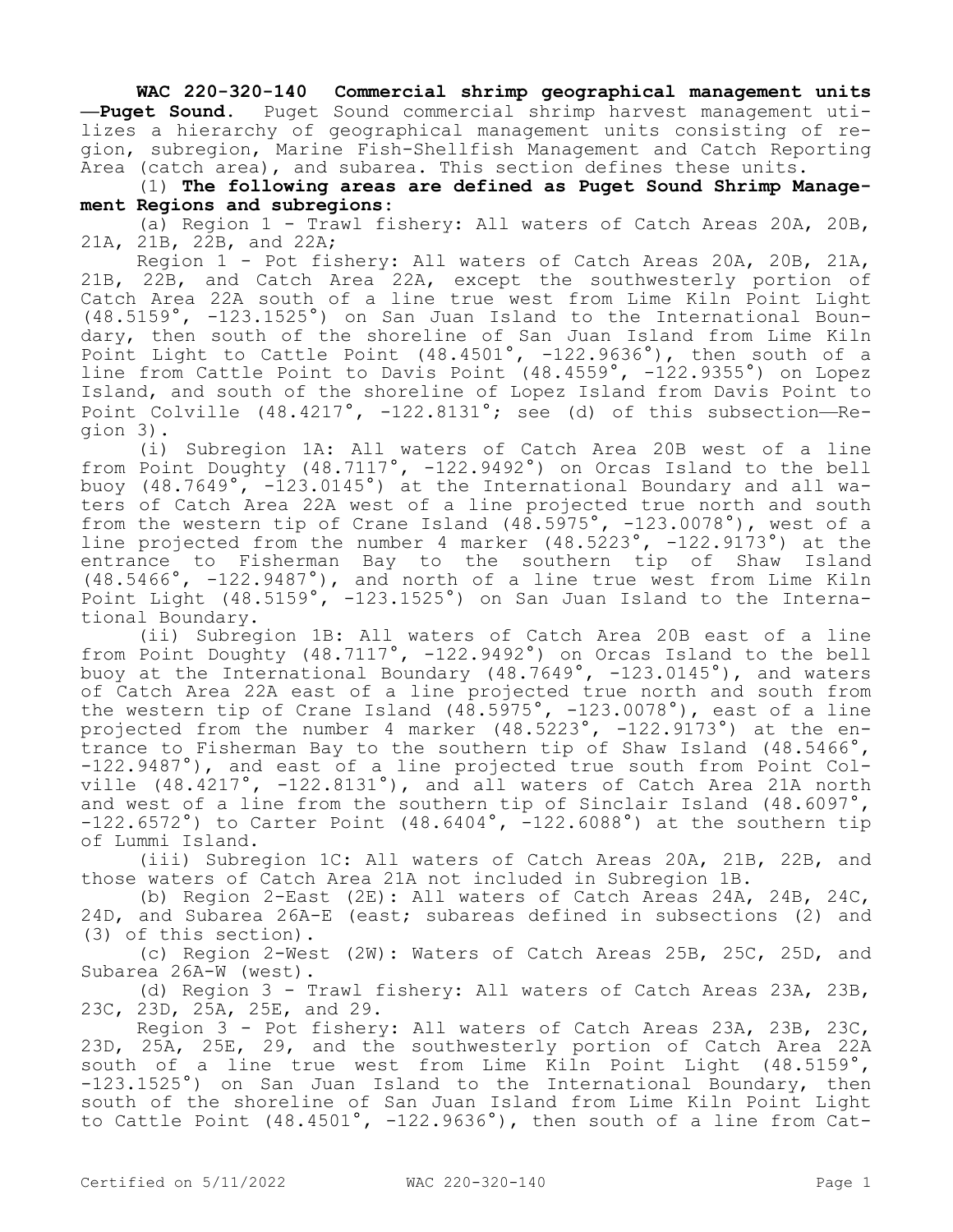tle Point to Davis Point (48.4559°, -122.9355°) on Lopez Island, and south of the shoreline of Lopez Island from Davis Point to Point Colville (48.4217°, -122.8131°).

(e) Region 4: All waters of Catch Area 26C and 26B, which is divided into Subareas 26B-1 and 26B-2 (subareas defined in subsection (2) of this section).

(f) Region 5: All waters of Catch Areas 27A, 27B, and 27C.

(g) Region 6: All waters of Catch Areas 26D, 28A, 28B, 28C, and 28D.

(2) **The following areas are defined as Puget Sound Commercial Shrimp Subareas, shrimp pot harvest**: For purposes of Puget Sound shrimp pot harvest allocation, fishing season, and catch reporting, catch areas (WAC 220-301-040) are modified as follows:

(a) That portion of Catch Area 22A south of a line true west from Lime Kiln Point Light (48.5159°, -123.1525°) on San Juan Island to the International Boundary, then south of the shores of San Juan Island from Lime Kiln Point Light to Cattle Point (48.4501°, -122.9636°), then south of a line from Cattle Point to Davis Point on Lopez Island (48.4559°, -122.9355°), and south of the shoreline of Lopez Island from Davis Point to Point Colville (48.4217°, -122.8131°) shall be considered to be part of Catch Area 23A.

(b) Catch Area 23A is divided into four subareas:

(i) Subarea 23A-E (east): All waters of Catch Area 23A east of -122.9500° (122°57'W) longitude and north of 48.3750° (48°22.5'N) latitude.

(ii) Subarea 23A-W (west): All waters of Catch Area 23A west of -122.9500° (122°57'W) longitude and north of 48.3750° (48°22.5'N) latitude.

(iii) Subarea 23A-C (central): All waters of Catch Area 23 south of 48.3750° (48°22.5'N) latitude and east of a line projected 335° true from the New Dungeness Lighthouse (48.1818°, -123.1103°).

(iv) Subarea 23A-S (south): All waters of Catch Area 23A west of a line projected 335° true from the New Dungeness Lighthouse  $(48.1818^{\circ}, -123.1103^{\circ}).$ 

(c) Catch Area 26A is divided into two subareas:

(i) Subarea 26A-E (east): All waters of Catch Area 26A north and east of a line projected 110° true from the southern tip of Possession Point (47.9061°, -122.3846°) on Whidbey Island to the shipwreck located 0.8 nautical miles north of Picnic Point (47.8931°, -122.3286°) on the opposite shore.

(ii) Subarea 26A-W (west): All waters of Catch Area 26A south and west of a line projected 110° true from the southern tip of Possession Point (47.9061°, -122.3846°) on Whidbey Island to the shipwreck located 0.8 nautical miles north of Picnic Point (47.8931°, -122.3286°) on the opposite shore.

(d) Catch Area 26B is divided into two subareas:

(i) Subarea 26B-1: All waters of Catch Area 26B westerly of a line projected from West Point (47.6619°, -122.4348°) to Alki Point  $(47.5763^{\circ}, -122.4199^{\circ})$ .

(ii) Subarea 26B-2: All waters easterly of a line projected from West Point (47.6619°, -122.4348°) to Alki Point (47.5763°,  $-122.4199°$ .

(3) **The following areas are defined as Puget Sound Shrimp Subareas, shrimp trawl harvest**: For the purpose of Puget Sound shrimp trawl harvest allocation and catch reporting, catch areas (WAC 220-301-040) are modified as follows: